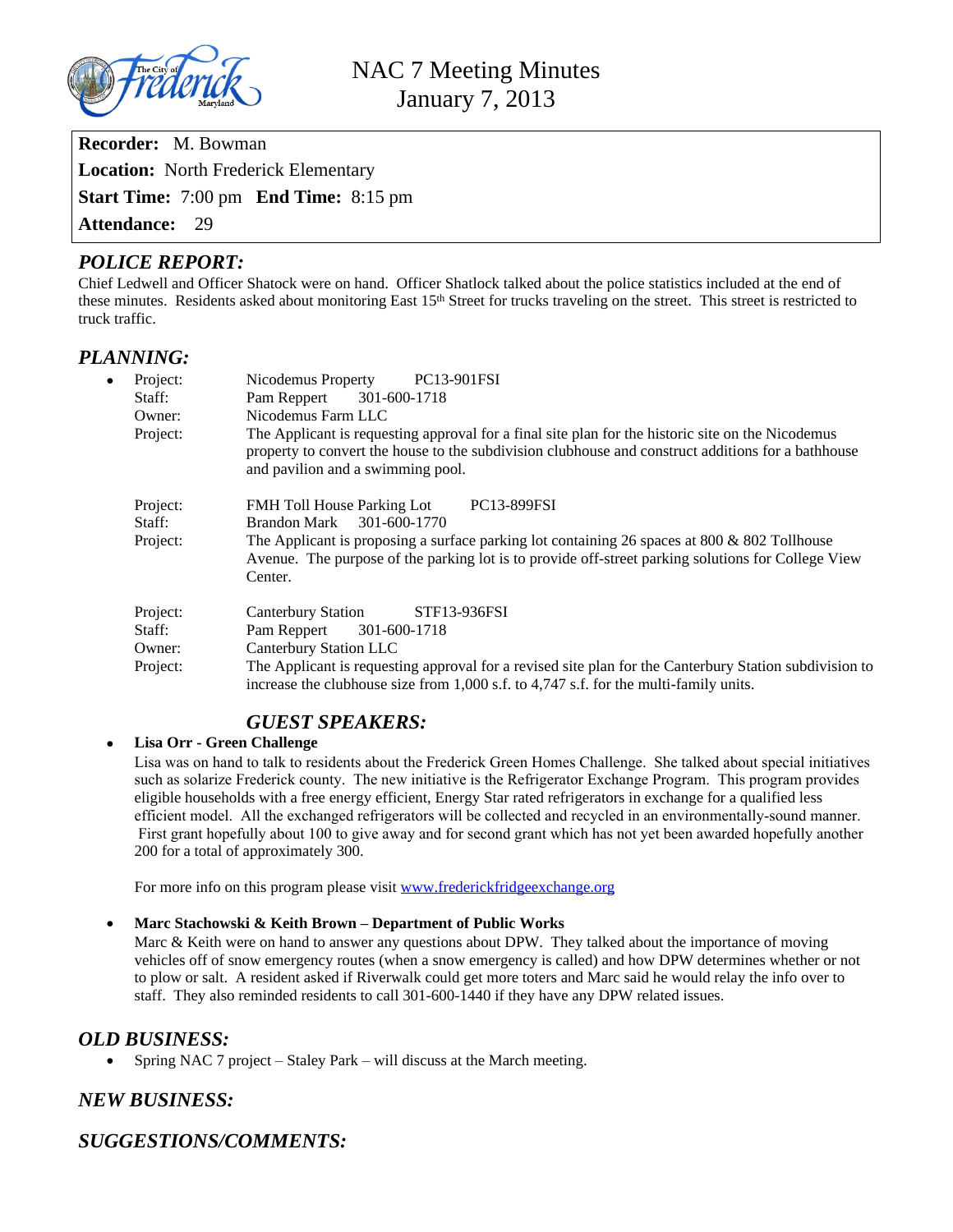Residents wanted to know the status of the traffic light at East  $& 16<sup>th</sup> Street - the developer will fund the light after$ they have applied for their  $73<sup>rd</sup>$  building permit. The timeline for this is approximately summer time (could change depending on the builder's progress).

### *UPCOMING EVENTS:*

February  $22<sup>nd</sup>$  Frederick 101 DPW Training (registration required) – see Michele Bowman for more information

## **CONTACTS:**

### **NAC 7 Coordinators:**

Don Dean [jddean@comcast.net](mailto:jddean@comcast.net)<br>Gail Bradley glgbradley@gmail.co [glgbradley@gmail.com](mailto:glgbradley@gmail.com)

*Community Outreach Specialist / NAC Liaison:*

[mbowman@frederickmdpolice.org](mailto:mbowman@frederickmdpolice.org)

| Frederick Police |
|------------------|
|                  |

*Codes Enforcement*

| Sgt. Mike Lee     | 301-600-2097 | mlee1@frederickmdpolice.org   |
|-------------------|--------------|-------------------------------|
| Cpl. Jon Shatlock | 301-600-6253 | jshatlock@frederickmdpolice.o |

**NAC 7 MEETINGS – 7:00 pm North Frederick Elementary**

jshatlock@frederickmdpolice.org

301-600-3832 dviolette@cityoffrederick.com

### **FREDERICK POLICE DEPARTMENT**

**Emergency:** 911 **Non-Emergency:** 301-600-2100 **Anonymous Crime Tips** 301-600 TIPS (8477) – phone 240-674-TIPS (8477) - text [fpdcrimetip@frederickmdpolice.org](mailto:fpdcrimetip@frederickmdpolice.org) **Drug Tip Line** 301-600-2246 fpddrugtip@frederickmdpolice.org

|                           | 2014 |
|---------------------------|------|
| March 4 <sup>th</sup>     |      |
| May 6 <sup>th</sup>       |      |
| June 3rd                  |      |
| September 2 <sup>nd</sup> |      |
| October 7 <sup>th</sup>   |      |
| December 2 <sup>nd</sup>  |      |

#### **Frederick Police Department – NAC 7**

| <b>CALL TYPE</b>             |              | Jan            | Feb             | Mar                            | Apr                              | <b>May</b>                         | June           | July                             | Aug                              | <b>Sept</b>     | Oct                 | <b>Nov</b>          | <b>Dec</b>        |
|------------------------------|--------------|----------------|-----------------|--------------------------------|----------------------------------|------------------------------------|----------------|----------------------------------|----------------------------------|-----------------|---------------------|---------------------|-------------------|
| <b>Calls For Service</b>     | 2011         | 521            | 461             | 551                            | 509                              | 354                                | 385            | 543                              | 529                              | 559             | 489                 | 472                 | 396               |
|                              | 2012         | 393            | 457             | 507                            | 432                              | 487                                | 448            | 377                              | 438                              | 517             | 554                 | 502                 | 488               |
|                              | 2013         | 558            | 423             | 529                            | 516                              | 543                                | 545            | 538                              | 552                              | 553             | 597                 | 535                 | 521               |
| Patrol Checks (proactive)    | 2011         | 104            | 69              | 101                            | 55                               | 29                                 | 34             | 46                               | 36                               | 55              | 62                  | 55                  | 31                |
|                              | 2012         | 41             | 23              | 41                             | 34                               | 41                                 | 48             | 34                               | 48                               | 60              | 69                  | 84                  | 65                |
|                              | 2013         | 80             | 54              | 66                             | 77                               | 62                                 | 40             | 54                               | 50                               | 55              | 47                  | 49                  | 57                |
| Traffic Stops (proactive)    | 2011         | 122            | 113             | 115                            | 97                               | 63                                 | 38             | 103                              | 101                              | 95              | 95                  | 106                 | 88                |
|                              | 2012         | 77             | 130             | 126                            | 81                               | 74                                 | 51             | 36                               | 60                               | 82              | 96                  | 108                 | 115               |
|                              | 2013         | 132            | 108             | 111                            | 74                               | 80                                 | 72             | 74                               | 67                               | 59              | 102                 | 101                 | 97                |
| <b>Calls Minus Above</b>     | 2011         | 295            | 279             | 335                            | 357                              | 262                                | 313            | 394                              | 392                              | 396             | 332                 | 311                 | 277               |
| (proactive)                  | 2012         | 275            | 304             | 340                            | 317                              | 372                                | 349            | 307                              | 330                              | 375             | 389                 | 310                 | 308               |
|                              | 2013         | 346            | 261             | 352                            | 365                              | 401                                | 433            | 410                              | 435                              | 439             | 448                 | 385                 | 367               |
| <b>Alarms</b>                | 2011         | 1              | $\overline{13}$ | $\overline{7}$                 | $\mathbf{1}$                     | $\overline{8}$                     | $\overline{4}$ | 8                                | 6                                | $\overline{4}$  | 5                   | 1                   | $\mathbf{1}$      |
|                              | 2012         | 13             | 13              | 15                             | 21                               | 21                                 | 28             | 13                               | 20                               | 15              | 40                  | 17                  | 20                |
|                              | 2013         | 21             | 18              | 19                             | 11                               | 22                                 | 19             | 14                               | 23                               | 15              | 14                  | 20                  | 17                |
| <b>Average Calls Per Day</b> | 2011         | 10             | 9               | $\overline{11}$                | $\overline{12}$                  | 8                                  | 10             | 13                               | $\overline{13}$                  | 13              | $\overline{11}$     | 10                  | 9                 |
|                              | 2012<br>2013 | 9<br>11        | 10<br>8         | 11<br>11                       | 10                               | 12                                 | 11<br>14       | 10<br>13                         | 10<br>14                         | 12<br>14        | 12<br>14            | 10                  | 10                |
|                              |              |                |                 |                                | 12                               | 13                                 |                |                                  |                                  |                 |                     | 12                  | 12                |
| 911                          | 2011         | 40             | 39              | 66                             | 66                               | 58                                 | 66             | $\overline{53}$                  | 58                               | $\overline{73}$ | 64                  | 49                  | $\overline{39}$   |
|                              | 2012<br>2013 | 49<br>60       | 57<br>30        | 61                             | 36<br>58                         | 55<br>78                           | 47<br>101      | 34<br>107                        | 67<br>63                         | 36<br>60        | 60<br>81            | 49<br>46            | 36                |
|                              |              |                | $\overline{2}$  | 73                             |                                  |                                    |                |                                  |                                  |                 |                     |                     | 65                |
| Accident, Personal Injury    | 2011<br>2012 | 1<br>$\theta$  | $\overline{c}$  | $\overline{3}$                 | $\overline{c}$                   | $\overline{c}$                     | 3              | $\overline{c}$<br>$\overline{c}$ | $\overline{0}$                   | $\overline{2}$  | $\overline{3}$      | $\overline{0}$      | $\mathbf{1}$      |
|                              | 2013         | $\overline{2}$ | 1               | $\mathbf{1}$<br>$\overline{c}$ | $\overline{c}$<br>$\overline{c}$ | $\boldsymbol{0}$<br>$\overline{2}$ | 1              | $\theta$                         | $\overline{c}$<br>$\overline{4}$ | 1               | 1<br>$\overline{c}$ | 2<br>$\overline{4}$ | $\mathbf{2}$<br>3 |
|                              | 2011         | $\overline{7}$ | 6               | $\overline{5}$                 | $\overline{5}$                   | $\overline{4}$                     | 6              | 4                                | $\overline{7}$                   | $\overline{8}$  | $\overline{9}$      | $\overline{3}$      | $\overline{5}$    |
| Accident, Property Damage    | 2012         | $\Omega$       | $\overline{7}$  | 8                              | 6                                | $\overline{c}$                     | 6              | 4                                | 9                                | 10              | 11                  | 8                   | $\tau$            |
|                              | 2013         | 8              | 6               | 3                              | 5                                | 10                                 | 3              | 3                                | 3                                | 8               | 3                   | 7                   | 8                 |
| Accident, Vehicle            | 2011         | 12             | $\overline{8}$  | $\overline{13}$                | $\overline{10}$                  | $\overline{11}$                    | 11             | 11                               | $\overline{9}$                   | $\overline{16}$ | $\overline{18}$     | $\overline{5}$      | $\overline{8}$    |
|                              | 2012         | 19             | 12              | 19                             | 13                               | 12                                 | 15             | 15                               | 17                               | 20              | 26                  | 18                  | 19                |
|                              | 2013         | 25             | 14              | 9                              | 16                               | 18                                 | 16             | 8                                | 16                               | 14              | 14                  | 21                  | 19                |
| Alcohol Complaint            | 2011         | $\Omega$       | $\mathbf{1}$    | $\overline{0}$                 | $\Omega$                         | $\mathbf{0}$                       | 1              | $\theta$                         | $\theta$                         | $\Omega$        | $\Omega$            | $\Omega$            | $\mathbf{0}$      |
|                              | 2012         | $\Omega$       | $\Omega$        | $\Omega$                       | $\mathbf{0}$                     | $\overline{2}$                     | $\Omega$       | $\theta$                         | $\Omega$                         | $\theta$        | $\Omega$            | $\Omega$            | $\mathbf{0}$      |
|                              | 2013         | $\mathbf{0}$   | $\mathbf{0}$    | $\overline{0}$                 | $\mathbf{0}$                     | $\overline{0}$                     | $\Omega$       | $\mathbf{0}$                     | $\overline{0}$                   | $\mathbf{0}$    | $\theta$            |                     | $\boldsymbol{0}$  |
| Assault                      | 2011         |                | $\overline{c}$  | 3                              | $\overline{4}$                   | $\mathbf{1}$                       | $\overline{0}$ | 3                                | $\overline{0}$                   | 6               | $\overline{c}$      |                     | $\boldsymbol{0}$  |
|                              | 2012         | $\mathbf{0}$   | 3               | 5                              | $\overline{2}$                   | $\overline{2}$                     | 3              | $\mathbf{0}$                     | $\overline{c}$                   | $\overline{c}$  | $\overline{2}$      |                     | $\overline{0}$    |
|                              | 2013         | 1              | $\overline{c}$  | $\overline{0}$                 | $\mathbf{1}$                     | $\overline{4}$                     | 3              | $\overline{c}$                   | $\overline{c}$                   | $\overline{c}$  | 7                   | 3                   | 4                 |
| Burglary, B&E In Progress    | 2011         | $\Omega$       | $\Omega$        | $\overline{0}$                 | $\mathbf{0}$                     | $\mathbf{0}$                       | $\theta$       | $\mathbf{0}$                     | $\overline{0}$                   | $\theta$        | $\overline{0}$      | $\mathbf{0}$        | $\boldsymbol{0}$  |
|                              | 2012         | $\Omega$       | $\Omega$        | $\Omega$                       | $\Omega$                         | $\mathbf{1}$                       | $\Omega$       | $\Omega$                         | $\Omega$                         | $\theta$        | $\Omega$            | $\Omega$            | $\Omega$          |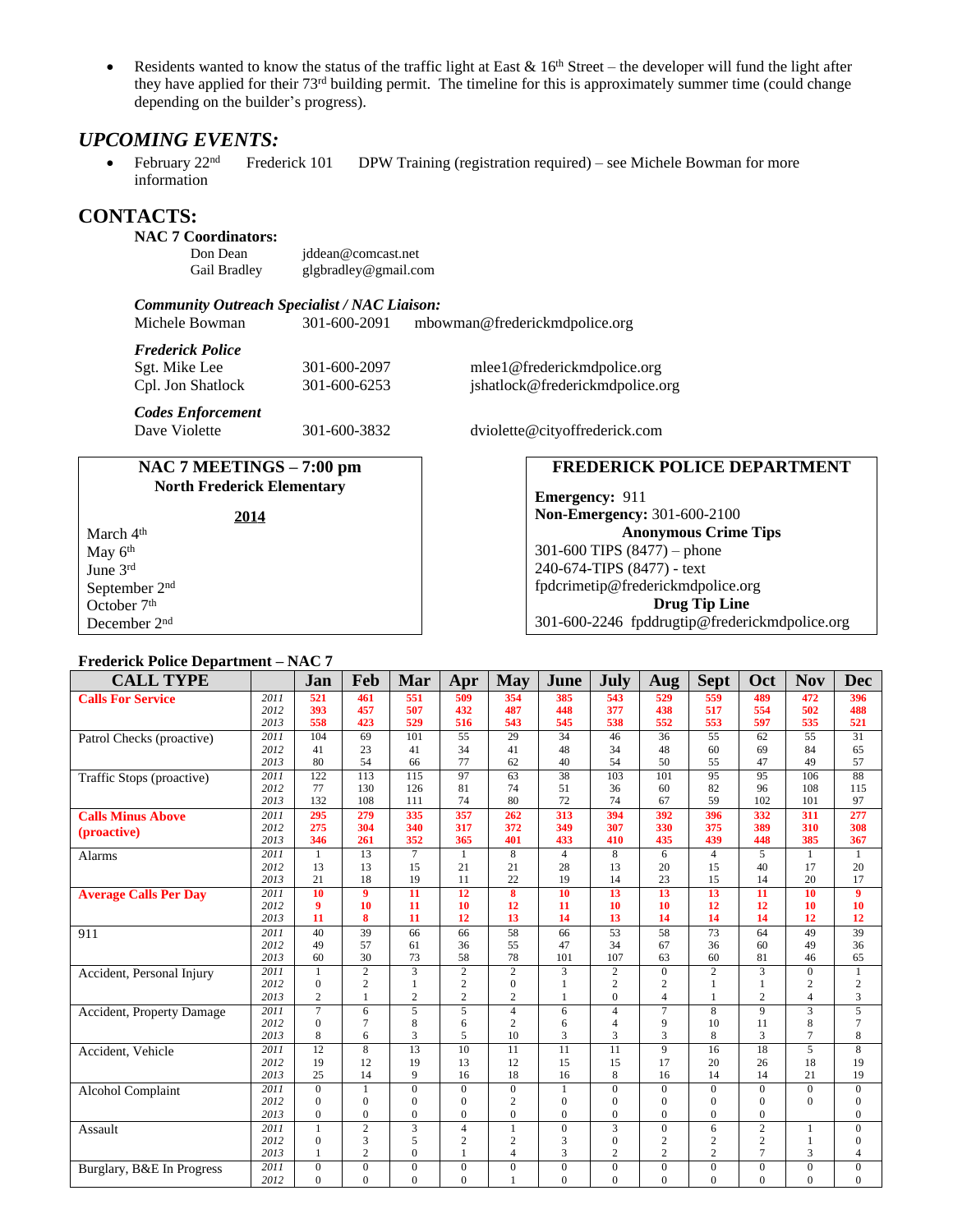|                                | $\overline{20}13$ | 1                                    | $\boldsymbol{0}$                     | $\boldsymbol{0}$                     | $\boldsymbol{0}$                     | $\boldsymbol{0}$                   | $\boldsymbol{0}$                     | $\boldsymbol{0}$                     | $\boldsymbol{0}$                     | 1                                  | $\boldsymbol{0}$                     | $\boldsymbol{0}$                     | $\boldsymbol{0}$                     |
|--------------------------------|-------------------|--------------------------------------|--------------------------------------|--------------------------------------|--------------------------------------|------------------------------------|--------------------------------------|--------------------------------------|--------------------------------------|------------------------------------|--------------------------------------|--------------------------------------|--------------------------------------|
| <b>Burglary</b> , Commercial   | 2011              | $\mathbf{0}$                         | $\overline{2}$                       | $\overline{0}$                       | $\mathbf{1}$                         | $\overline{0}$                     | $\boldsymbol{0}$                     | $\mathbf{1}$                         | $\mathbf{1}$                         | $\overline{0}$                     | $\mathbf{1}$                         | $\overline{0}$                       | $\boldsymbol{0}$                     |
|                                | 2012              | $\mathbf{0}$                         | $\boldsymbol{0}$                     | $\mathbf{1}$                         | $\boldsymbol{0}$                     | $\mathbf{0}$                       | $\boldsymbol{0}$                     | $\boldsymbol{0}$                     | $\boldsymbol{0}$                     | $\mathbf{0}$                       | $\overline{4}$                       | $\mathbf{1}$                         | $\boldsymbol{0}$                     |
|                                | 2013              | 1                                    | $\boldsymbol{0}$                     | $\mathbf{1}$                         | $\boldsymbol{0}$                     | $\boldsymbol{0}$                   | $\boldsymbol{0}$                     | $\boldsymbol{0}$                     | $\boldsymbol{0}$                     | $\boldsymbol{0}$                   | $\boldsymbol{0}$                     | $\boldsymbol{0}$                     | 1                                    |
| <b>Burglary</b> , Residential  | 2011              | $\mathbf{2}$                         | $\overline{0}$                       | $\overline{0}$                       | $\overline{2}$                       | $\overline{2}$                     | $\overline{4}$                       | $\overline{\mathbf{3}}$              | $\mathbf{1}$                         | $\mathbf{1}$                       | $\overline{0}$                       | $\overline{2}$                       | $\boldsymbol{0}$                     |
|                                | 2012              | $\boldsymbol{0}$                     | $\mathbf{1}$                         | $\mathbf{1}$                         | $\sqrt{2}$                           | $\boldsymbol{0}$                   | $\boldsymbol{0}$                     | $\mathbf{1}$                         | $\boldsymbol{0}$                     | $\boldsymbol{0}$                   | $\mathbf{1}$                         | $\overline{4}$                       | $\sqrt{2}$                           |
|                                | 2013              | 3                                    | 1                                    | 1                                    | $\sqrt{2}$                           | 1                                  | 1                                    | 3                                    | 1                                    | $\sqrt{2}$                         | $\sqrt{2}$                           | $\boldsymbol{0}$                     | $\mathbf{1}$                         |
| Destruction of Property        | 2011              | $\overline{2}$                       | $\overline{3}$                       | $\overline{4}$                       | 6                                    |                                    | $\overline{3}$                       | $\overline{\tau}$                    | $\overline{8}$                       | $\overline{\mathbf{3}}$            | $\overline{5}$                       | $\overline{\mathbf{3}}$              | $\overline{4}$                       |
|                                | 2012              | $\mathfrak{2}$                       | $\mathbf{1}$                         | 6                                    | 6                                    | $7\phantom{.0}$                    | 5                                    | 4                                    | $\overline{4}$                       | 4                                  | $\boldsymbol{0}$                     | $\tau$                               | 9                                    |
|                                | 2013              | 8                                    | $\overline{4}$                       | 8                                    | 11                                   | $\,8\,$                            | 6                                    | $\overline{c}$                       | 14                                   | 6                                  | $\overline{c}$                       | $\overline{c}$                       | 3                                    |
| Discharging Firearm            | 2011              | $\boldsymbol{0}$<br>$\overline{0}$   | $\boldsymbol{0}$<br>$\mathbf{0}$     | $\mathbf{1}$<br>$\boldsymbol{0}$     | $\boldsymbol{0}$<br>$\boldsymbol{0}$ | $\boldsymbol{0}$<br>$\mathbf{0}$   | $\boldsymbol{0}$<br>$\mathbf{0}$     | $\boldsymbol{0}$<br>$\boldsymbol{0}$ | $\boldsymbol{0}$<br>$\overline{0}$   | $\boldsymbol{0}$<br>$\overline{0}$ | $\boldsymbol{0}$<br>$\overline{0}$   | $\boldsymbol{0}$<br>$\boldsymbol{0}$ | $\boldsymbol{0}$<br>$\boldsymbol{0}$ |
|                                | 2012<br>2013      | 1                                    |                                      | $\boldsymbol{0}$                     | $\mathbf{0}$                         | $\mathbf{0}$                       | $\boldsymbol{0}$                     | $\boldsymbol{2}$                     | $\boldsymbol{0}$                     | $\boldsymbol{0}$                   | $\boldsymbol{0}$                     | 2                                    | $\boldsymbol{0}$                     |
| Disorderly                     | 2011              | $\boldsymbol{0}$                     | $\mathbf{2}$                         | $\overline{0}$                       | $\overline{0}$                       | $\overline{0}$                     | $\boldsymbol{0}$                     | $\overline{2}$                       | $\overline{0}$                       | $\mathbf{1}$                       | $\overline{\overline{3}}$            | $\mathbf{1}$                         | $\overline{2}$                       |
|                                | 2012              | 1                                    | $\mathbf{2}$                         | $\boldsymbol{0}$                     | $\mathbf{1}$                         | $\sqrt{2}$                         | 1                                    | $\mathbf{1}$                         | $\mathbf{1}$                         | $\mathbf{1}$                       | $\sqrt{2}$                           | $\boldsymbol{0}$                     | $\boldsymbol{0}$                     |
| Conduct/Disturbances / Fights  | 2013              | $\mathbf{0}$                         | 1                                    | $\mathbf{0}$                         | $\mathbf{1}$                         | $\overline{c}$                     | $\overline{c}$                       | $\mathbf{1}$                         | $\overline{c}$                       | $\mathbf{2}$                       | 3                                    | $\overline{0}$                       | $\mathbf{1}$                         |
|                                |                   |                                      |                                      |                                      |                                      |                                    |                                      |                                      |                                      |                                    |                                      |                                      |                                      |
| Domestic Assault/Dispute       | 2011              | $\overline{4}$                       | $\boldsymbol{0}$                     | 1                                    | 1                                    | 1                                  | 1                                    | 3                                    | 1                                    | $\mathbf{2}$                       | 1                                    | $\overline{c}$                       | $\mathbf{1}$                         |
|                                | 2012              | $\boldsymbol{0}$<br>$\boldsymbol{0}$ | $\mathbf{1}$                         | $\boldsymbol{0}$                     | $\boldsymbol{0}$                     | $\boldsymbol{0}$                   | $\mathbf{1}$                         | $\overline{4}$                       | $\sqrt{2}$<br>$\sqrt{2}$             | $\mathbf{2}$                       | $\sqrt{2}$                           | $\mathbf{1}$                         | $\mathbf{1}$                         |
|                                | 2013<br>2011      | $\overline{2}$                       | $\sqrt{2}$<br>$\overline{0}$         | $\sqrt{2}$<br>$\overline{2}$         | $\sqrt{2}$<br>$\overline{1}$         | $\sqrt{2}$<br>$\overline{0}$       | $\sqrt{2}$<br>$\overline{1}$         | 1<br>$\overline{0}$                  | $\overline{0}$                       | 3                                  | $\mathbf{1}$<br>$\overline{0}$       | $\sqrt{2}$<br>$\overline{1}$         | $\sqrt{2}$<br>$\overline{0}$         |
| Drug Complaint                 | 2012              | $\boldsymbol{0}$                     | 1                                    | $\mathbf{1}$                         | 2                                    | $\mathbf{0}$                       | 1                                    | $\boldsymbol{0}$                     | $\boldsymbol{0}$                     | $\mathbf{1}$<br>$\mathbf{0}$       | $\mathbf{1}$                         | $\boldsymbol{0}$                     | 1                                    |
|                                | 2013              | 1                                    | $\boldsymbol{0}$                     | 3                                    | $\mathbf{1}$                         | $\mathbf{1}$                       | $\boldsymbol{0}$                     | $\boldsymbol{0}$                     | $\overline{c}$                       | $\boldsymbol{0}$                   | $\boldsymbol{0}$                     | $\mathbf{1}$                         | $\mathbf{1}$                         |
| Fraud                          | 2011              | 1                                    | $\boldsymbol{0}$                     | $\overline{2}$                       | $\overline{4}$                       | $\mathbf{1}$                       | $\overline{2}$                       | $\overline{0}$                       | $\mathbf{1}$                         | $\mathbf{1}$                       | $\overline{2}$                       | $\overline{2}$                       | $\overline{4}$                       |
|                                | 2012              | 3                                    | $\mathbf{1}$                         | $\sqrt{3}$                           | $\boldsymbol{0}$                     | $\overline{4}$                     | $\sqrt{2}$                           | 1                                    | 3                                    | 3                                  | $\overline{4}$                       | 3                                    | $\mathfrak{Z}$                       |
|                                | 2013              | $\mathbf{1}$                         | $\overline{2}$                       | 3                                    | $\sqrt{2}$                           | $\boldsymbol{0}$                   | 3                                    | 3                                    | $\overline{4}$                       | $\mathbf{1}$                       | 3                                    | $\overline{c}$                       | $\sqrt{2}$                           |
| Graffiti                       | 2011              | $\mathbf{1}$                         | $\mathbf{1}$                         | $\overline{2}$                       | $\overline{2}$                       | $\mathbf{0}$                       | $\mathbf{1}$                         | $\overline{3}$                       | $\mathbf{1}$                         | $\overline{0}$                     | $\overline{0}$                       | $\boldsymbol{0}$                     | $\boldsymbol{0}$                     |
|                                | 2012              | $\boldsymbol{0}$                     | $\mathbf{1}$                         | $\boldsymbol{0}$                     | $\boldsymbol{0}$                     | $\boldsymbol{0}$                   | $\mathbf{1}$                         | $\mathbf{1}$                         | $\boldsymbol{0}$                     | 1                                  | 1                                    | $\boldsymbol{0}$                     | $\boldsymbol{0}$                     |
|                                | 2013              | $\boldsymbol{0}$                     | 1                                    | 3                                    | $\mathbf{0}$                         | $\mathbf{0}$                       | $\boldsymbol{0}$                     | $\boldsymbol{0}$                     | $\boldsymbol{0}$                     | 1                                  | $\boldsymbol{0}$                     | $\boldsymbol{0}$                     | $\boldsymbol{0}$                     |
| Harassment                     | 2011              | $\boldsymbol{0}$                     | $\mathbf{1}$                         | $\overline{0}$                       | $\overline{1}$                       | $\mathbf{1}$                       | $\mathbf{1}$                         | $\overline{0}$                       | $\overline{2}$                       | $\overline{0}$                     | $\overline{\overline{3}}$            | $\mathbf{1}$                         | $\overline{0}$                       |
|                                | 2012              | $\mathbf{2}$                         | $\boldsymbol{0}$                     | $\boldsymbol{0}$                     | $\boldsymbol{0}$                     | $\mathbf{1}$                       | $\boldsymbol{0}$                     | $\boldsymbol{0}$                     | $\boldsymbol{0}$                     | $\overline{0}$                     | 1                                    | 1                                    | $\mathbf{1}$                         |
|                                | 2013              | $\boldsymbol{0}$                     | 1                                    | $\mathbf{1}$                         | $\mathbf{1}$                         | $\mathbf{1}$                       | $\sqrt{2}$                           | $\mathbf{1}$                         | $\sqrt{2}$                           | 1                                  | $\boldsymbol{0}$                     | $\boldsymbol{0}$                     | $\mathbf{1}$                         |
| Hit and Run, Property          | 2011              | $\overline{5}$                       | $\overline{4}$                       | $\mathbf{1}$                         | $\overline{2}$                       | $\overline{4}$                     | $\mathbf{1}$                         | $\overline{2}$                       | $\mathbf{1}$                         | 6                                  | $\overline{4}$                       | $\mathbf{1}$                         | $\overline{6}$                       |
| Damage & PI                    | 2012              | $\mathfrak{2}$                       | $\sqrt{2}$                           | 6                                    | $\mathfrak{Z}$                       | $7\phantom{.0}$                    | 3                                    | 6                                    | $\mathbf{1}$                         | $\sqrt{2}$                         | $\overline{\mathbf{4}}$              | $\overline{4}$                       | $\overline{4}$                       |
|                                | 2013              | 9                                    | $\overline{4}$                       | $\sqrt{2}$                           | $\,$ 8 $\,$                          | $\sqrt{2}$                         | $\mathfrak{Z}$                       | $\boldsymbol{0}$                     | 3                                    | 3                                  | $\overline{4}$                       | 5                                    | $\boldsymbol{0}$                     |
| Juvenile Complaints            | 2011              | $\overline{2}$                       | $\overline{3}$                       | $\overline{2}$                       | $\overline{4}$                       | $\overline{4}$                     | $\overline{5}$                       | $\overline{9}$                       | $\mathbf{1}$                         | $\overline{8}$                     | $\overline{9}$                       | $\overline{9}$                       | $\overline{10}$                      |
|                                | 2012              | 10                                   | $\,$ 8 $\,$                          | $\tau$                               | 14                                   | $\overline{c}$                     | $\,$ 8 $\,$                          | 5                                    | $\mathfrak{2}$                       | 3                                  | $\mathbf{2}$                         | $\overline{c}$                       | $\overline{4}$                       |
|                                | 2013              | 2                                    | 5                                    | 5                                    | $\overline{4}$                       | 5                                  | 3                                    | 5                                    | 10                                   | 18                                 | 12                                   | 9                                    | 3                                    |
| Noise Complaint                | 2011<br>2012      | $\boldsymbol{0}$<br>$\mathbf{0}$     | $\boldsymbol{0}$<br>$\boldsymbol{0}$ | $\boldsymbol{0}$<br>$\boldsymbol{0}$ | $\boldsymbol{0}$<br>$\boldsymbol{0}$ | $\mathbf{0}$<br>$\mathbf{0}$       | $\boldsymbol{0}$<br>$\boldsymbol{0}$ | $\boldsymbol{0}$<br>$\mathbf{1}$     | $\boldsymbol{0}$<br>$\boldsymbol{0}$ | $\boldsymbol{0}$<br>$\overline{0}$ | $\boldsymbol{0}$<br>$\boldsymbol{0}$ | $\boldsymbol{0}$<br>$\boldsymbol{0}$ | $\mathbf{1}$<br>$\boldsymbol{0}$     |
|                                | 2013              | $\boldsymbol{0}$                     | $\mathbf{0}$                         | $\boldsymbol{0}$                     | $\boldsymbol{0}$                     | $\mathbf{0}$                       | $\boldsymbol{0}$                     | $\boldsymbol{0}$                     | $\mathbf{1}$                         | $\boldsymbol{0}$                   | $\boldsymbol{0}$                     | $\boldsymbol{0}$                     | $\boldsymbol{0}$                     |
| <b>Parking Complaint</b>       | 2011              | $\boldsymbol{0}$                     | 1                                    | $\overline{0}$                       | $\overline{0}$                       | $\mathbf{1}$                       | $\boldsymbol{0}$                     | $\overline{3}$                       | $\overline{2}$                       | $\mathbf{1}$                       | $\overline{2}$                       | $\overline{0}$                       | $\boldsymbol{0}$                     |
|                                | 2012              | $\boldsymbol{0}$                     | $\boldsymbol{0}$                     | $\mathbf{2}$                         | $\boldsymbol{0}$                     | $\mathbf{1}$                       | $\overline{c}$                       | $\mathbf{2}$                         | $\overline{c}$                       | $\mathbf{1}$                       | $\boldsymbol{0}$                     | $\boldsymbol{0}$                     | $\boldsymbol{0}$                     |
|                                | 2013              | $\boldsymbol{0}$                     | $\boldsymbol{0}$                     | $\boldsymbol{0}$                     | $\mathfrak{Z}$                       | 1                                  | 1                                    | 1                                    | $\boldsymbol{0}$                     | $\sqrt{2}$                         | $\boldsymbol{0}$                     | $\boldsymbol{0}$                     | 1                                    |
| Robbery, Armed                 | 2011              | $\boldsymbol{0}$                     | $\mathbf{1}$                         | $\overline{0}$                       | $\overline{0}$                       | $\mathbf{0}$                       | $\overline{0}$                       | $\overline{0}$                       | $\overline{0}$                       | $\overline{0}$                     | $\overline{0}$                       | $\overline{0}$                       | $\boldsymbol{0}$                     |
|                                | 2012              | $\boldsymbol{0}$                     | $\mathbf{1}$                         | $\boldsymbol{0}$                     | $\sqrt{2}$                           | $\mathbf{0}$                       | $\boldsymbol{0}$                     | $\boldsymbol{0}$                     | $\boldsymbol{0}$                     | $\mathbf{1}$                       | $\boldsymbol{0}$                     | $\mathbf{1}$                         | $\boldsymbol{0}$                     |
|                                | 2013              | $\boldsymbol{0}$                     | $\boldsymbol{0}$                     | $\boldsymbol{0}$                     | $\boldsymbol{0}$                     | $\mathbf{0}$                       | $\boldsymbol{0}$                     | $\boldsymbol{0}$                     | $\boldsymbol{0}$                     | $\boldsymbol{0}$                   | $\overline{\mathbf{c}}$              | $\boldsymbol{0}$                     | $\boldsymbol{0}$                     |
| Robbery In Progress            | 2011              | $\boldsymbol{0}$                     | $\boldsymbol{0}$                     | $\boldsymbol{0}$                     | $\boldsymbol{0}$                     | $\boldsymbol{0}$                   | $\boldsymbol{0}$                     | $\mathbf{0}$                         | $\mathbf{0}$                         | $\boldsymbol{0}$                   | $\mathbf{0}$                         | $\mathbf{0}$                         | $\boldsymbol{0}$                     |
|                                | 2012              | $\boldsymbol{0}$                     | $\mathbf{0}$                         | $\boldsymbol{0}$                     | $\boldsymbol{0}$                     | $\mathbf{0}$                       | $\boldsymbol{0}$                     | $\boldsymbol{0}$                     | $\boldsymbol{0}$                     | $\boldsymbol{0}$                   | $\mathbf{0}$                         | $\mathbf{0}$                         | $\boldsymbol{0}$                     |
|                                | 2013              | $\boldsymbol{0}$                     | $\mathbf{1}$                         | $\mathbf{1}$                         | $\mathbf{1}$                         | $\mathbf{0}$                       | $\boldsymbol{0}$                     | $\boldsymbol{0}$                     | $\boldsymbol{0}$                     | $\mathbf{0}$                       | $\boldsymbol{0}$                     | $\boldsymbol{0}$                     | $\boldsymbol{0}$                     |
| Robbery, Occurred Earlier      | 2011              | $\boldsymbol{0}$                     | $\boldsymbol{0}$                     | $\boldsymbol{0}$                     | $\boldsymbol{0}$                     | $\boldsymbol{0}$                   | $\boldsymbol{0}$                     | $\overline{0}$                       | $\boldsymbol{0}$                     | $\boldsymbol{0}$                   | $\mathbf{0}$                         | 0                                    | $\boldsymbol{0}$                     |
|                                | 2012              | $\boldsymbol{0}$                     | $\boldsymbol{0}$                     | $\boldsymbol{0}$                     | $\boldsymbol{0}$                     | $\mathbf{0}$                       | $\boldsymbol{0}$                     | $\boldsymbol{0}$                     | $\boldsymbol{0}$                     | $\mathbf{0}$                       | $\boldsymbol{0}$                     | 1                                    | $\boldsymbol{0}$                     |
|                                | 2013              | $\boldsymbol{0}$                     | $\boldsymbol{0}$                     | $\boldsymbol{0}$                     | $\boldsymbol{0}$                     | $\mathbf{1}$                       | $\boldsymbol{0}$                     | $\boldsymbol{0}$                     | $\boldsymbol{0}$                     | $\boldsymbol{0}$                   | $\boldsymbol{0}$                     | $\boldsymbol{0}$                     | $\boldsymbol{0}$<br>$\Omega$         |
| Robbery, Strong Arm            | 2011<br>2012      | $\overline{0}$<br>$\boldsymbol{0}$   | $\mathbf{0}$<br>$\boldsymbol{0}$     | $\mathbf{0}$<br>$\boldsymbol{0}$     | $\boldsymbol{0}$                     | $\overline{0}$<br>$\boldsymbol{0}$ | $\boldsymbol{0}$                     | $\overline{0}$<br>$\boldsymbol{0}$   | $\boldsymbol{0}$                     | $\overline{0}$<br>$\boldsymbol{0}$ | $\overline{0}$<br>$\boldsymbol{0}$   | $\overline{0}$<br>$\boldsymbol{0}$   | $\boldsymbol{0}$                     |
|                                | 2013              | $\boldsymbol{0}$                     | $\boldsymbol{0}$                     | $\boldsymbol{0}$                     | $\boldsymbol{0}$                     | $\boldsymbol{0}$                   | $\boldsymbol{0}$                     | $\boldsymbol{0}$                     | $\boldsymbol{0}$                     | $\boldsymbol{0}$                   | $\boldsymbol{0}$                     | $\boldsymbol{0}$                     | $\boldsymbol{0}$                     |
| Sex Offense / Rape             | 2011              | $\boldsymbol{0}$                     | $\overline{2}$                       | $\overline{0}$                       | $\overline{0}$                       | $\overline{0}$                     | $\overline{0}$                       | $\mathbf{1}$                         | $\overline{0}$                       | $\mathbf{1}$                       | $\overline{0}$                       | $\overline{2}$                       | $\mathbf{1}$                         |
|                                | 2012              | $\boldsymbol{0}$                     | $\boldsymbol{0}$                     | $\boldsymbol{0}$                     | $\boldsymbol{0}$                     | $\mathbf{0}$                       | 1                                    | $\mathbf{1}$                         | $\boldsymbol{0}$                     | $\boldsymbol{0}$                   | $\boldsymbol{0}$                     | $\mathbf{1}$                         | $\boldsymbol{0}$                     |
|                                | 2013              | $\boldsymbol{2}$                     | $\boldsymbol{0}$                     | $\sqrt{2}$                           | $\boldsymbol{0}$                     | $\boldsymbol{0}$                   | $\boldsymbol{0}$                     | $\boldsymbol{0}$                     | $\boldsymbol{0}$                     | 1                                  | $\boldsymbol{0}$                     | $\overline{c}$                       | $\mathbf{1}$                         |
| Shooting                       | 2011              | $\overline{0}$                       | $\overline{0}$                       | $\overline{0}$                       | $\overline{0}$                       | $\overline{0}$                     | $\overline{0}$                       | $\overline{0}$                       | $\overline{0}$                       | $\overline{0}$                     | $\overline{0}$                       | $\overline{0}$                       | $\overline{0}$                       |
|                                | 2012              | $\boldsymbol{0}$                     | $\mathbf{0}$                         | $\mathbf{0}$                         | $\mathbf{0}$                         | $\mathbf{0}$                       | $\boldsymbol{0}$                     | $\boldsymbol{0}$                     | $\boldsymbol{0}$                     | $\boldsymbol{0}$                   | $\boldsymbol{0}$                     | $\boldsymbol{0}$                     | $\boldsymbol{0}$                     |
|                                | 2013              | $\boldsymbol{0}$                     | $\boldsymbol{0}$                     | $\boldsymbol{0}$                     | $\boldsymbol{0}$                     | $\boldsymbol{0}$                   | $\boldsymbol{0}$                     | $\boldsymbol{0}$                     | $\boldsymbol{0}$                     | $\boldsymbol{0}$                   | $\boldsymbol{0}$                     | $\boldsymbol{0}$                     | $\boldsymbol{0}$                     |
| Suspicious Activity / Person / | 2011              | 24                                   | 14                                   | 43                                   | 32                                   | $\overline{35}$                    | $\overline{22}$                      | $\overline{36}$                      | 45                                   | $\overline{23}$                    | $\overline{25}$                      | $\overline{36}$                      | 19                                   |
| Situation / Vehicle            | 2012              | 19                                   | 23                                   | 20                                   | 29                                   | 23                                 | 33                                   | 31                                   | 27                                   | 33                                 | 38                                   | 24                                   | 29                                   |
|                                | 2013              | 43                                   | 36                                   | 20                                   | 36                                   | 37                                 | 33                                   | 32                                   | 33                                   | 29                                 | 30                                   | 35                                   | 29                                   |
| Stabbing                       | 2011              | $\boldsymbol{0}$                     | $\boldsymbol{0}$                     | $\boldsymbol{0}$                     | $\boldsymbol{0}$                     | $\mathbf{0}$                       | $\boldsymbol{0}$                     | $\boldsymbol{0}$                     | $\boldsymbol{0}$                     | $\overline{0}$                     | $\boldsymbol{0}$                     | $\boldsymbol{0}$                     | $\boldsymbol{0}$                     |
|                                | 2012              | $\boldsymbol{0}$                     | $\boldsymbol{0}$                     | 1                                    | $\boldsymbol{0}$                     | $\mathbf{0}$                       | $\boldsymbol{0}$                     | $\boldsymbol{0}$                     | $\boldsymbol{0}$                     | $\boldsymbol{0}$                   | $\boldsymbol{0}$                     | $\mathbf{0}$                         | $\boldsymbol{0}$                     |
|                                | 2013              | $\boldsymbol{0}$                     | $\boldsymbol{0}$                     | $\boldsymbol{0}$                     | $\boldsymbol{0}$                     | $\boldsymbol{0}$                   | $\boldsymbol{0}$                     | $\boldsymbol{0}$                     | $\boldsymbol{0}$                     | $\mathbf{1}$                       | $\boldsymbol{0}$                     | $\boldsymbol{0}$                     | 1                                    |
| Tampering with a Vehicle       | 2011<br>2012      | N/A<br>$\boldsymbol{0}$              | N/A<br>$\mathbf{0}$                  | N/A<br>$\mathbf{0}$                  | N/A<br>$\mathbf{1}$                  | N/A<br>1                           | N/A                                  | N/A<br>$\boldsymbol{0}$              | N/A<br>$\mathbf{1}$                  | N/A<br>$\overline{4}$              | N/A<br>$\boldsymbol{0}$              | N/A<br>1                             | N/A<br>$\boldsymbol{0}$              |
|                                | 2013              | $\boldsymbol{0}$                     | $\boldsymbol{0}$                     | $\boldsymbol{0}$                     | $\boldsymbol{0}$                     | $\boldsymbol{0}$                   | $\mathbf{1}$<br>$\mathfrak{Z}$       | $\overline{c}$                       | $\boldsymbol{0}$                     | $\mathbf{1}$                       | $\mathbf{2}$                         | $\boldsymbol{0}$                     | $\boldsymbol{0}$                     |
|                                | 2011              | $\overline{5}$                       | $\overline{6}$                       | $\overline{6}$                       | $\overline{12}$                      | $\overline{8}$                     | $\overline{9}$                       | $\overline{16}$                      | $\overline{16}$                      | $\overline{10}$                    | $\overline{8}$                       | $\overline{8}$                       | 12                                   |
| Theft/Stolen/Shoplifting       | 2012              | 9                                    | $\,$ 8 $\,$                          | 10                                   | 9                                    | 11                                 | 9                                    | 8                                    | 15                                   | 19                                 | $\tau$                               | 10                                   | 11                                   |
|                                | 2013              | 7                                    | $\sqrt{5}$                           | 8                                    | 9                                    | 18                                 | 13                                   | $22\,$                               | 13                                   | 19                                 | 17                                   | 8                                    | 6                                    |
| Vehicle Theft                  | 2011              | $\boldsymbol{0}$                     | $\overline{0}$                       | $\overline{0}$                       | $\overline{0}$                       | $\overline{2}$                     | $\overline{1}$                       | $\mathbf{1}$                         | $\overline{0}$                       | $\overline{0}$                     | $\overline{0}$                       | $\overline{1}$                       | $\overline{0}$                       |
|                                | 2012              | $\mathbf{1}$                         | 1                                    | $\sqrt{2}$                           | 1                                    | $\mathbf{0}$                       | $\sqrt{2}$                           | $\boldsymbol{0}$                     | $\boldsymbol{0}$                     | $\boldsymbol{0}$                   | $\boldsymbol{0}$                     | $\boldsymbol{0}$                     | $\boldsymbol{0}$                     |
|                                | 2013              | $\boldsymbol{0}$                     | $\boldsymbol{0}$                     | $\mathbf{1}$                         | $\boldsymbol{0}$                     | $\boldsymbol{0}$                   | $\mathbf{1}$                         | $\mathbf{1}$                         | $\boldsymbol{0}$                     | $\overline{c}$                     | $\boldsymbol{0}$                     | $\boldsymbol{0}$                     | $\boldsymbol{0}$                     |
| Weapon Complaint/Violation     | 2011              | $\boldsymbol{0}$                     | $\overline{0}$                       | $\overline{0}$                       | $\mathbf{1}$                         | $\overline{0}$                     | $\mathbf{1}$                         | $\overline{0}$                       | $\mathbf{1}$                         | $\overline{0}$                     | $\overline{0}$                       | $\overline{0}$                       | $\boldsymbol{0}$                     |
|                                | 2012              | $\boldsymbol{0}$                     | $\boldsymbol{0}$                     | $\boldsymbol{0}$                     | $\boldsymbol{0}$                     | $\boldsymbol{0}$                   | $\boldsymbol{0}$                     | $\boldsymbol{0}$                     | $\boldsymbol{0}$                     | $\mathbf{1}$                       | $\boldsymbol{0}$                     | $\boldsymbol{0}$                     | $\boldsymbol{0}$                     |
|                                | 2013              | 2                                    | $\boldsymbol{0}$                     | $\boldsymbol{0}$                     | $\boldsymbol{0}$                     | $\boldsymbol{0}$                   | $\boldsymbol{0}$                     | $\mathbf{1}$                         | $\boldsymbol{0}$                     | $\boldsymbol{0}$                   | 1                                    | $\boldsymbol{0}$                     | $\boldsymbol{0}$                     |
|                                |                   |                                      |                                      |                                      |                                      |                                    |                                      |                                      |                                      |                                    |                                      |                                      |                                      |

| <b>ARRESTS</b>                            |      | Jan | Feb | Mar | Apr | <b>May</b> | June | July | Aug | <b>Sept</b> | Oct | <b>Nov</b> | Dec |
|-------------------------------------------|------|-----|-----|-----|-----|------------|------|------|-----|-------------|-----|------------|-----|
| $\cdot$ $\cdot$<br>. PD/PI<br>Accident. F | 2011 |     |     |     |     |            |      |      |     |             |     | u          |     |
|                                           | 2012 |     |     |     |     |            |      |      |     |             |     |            |     |
|                                           | 2013 |     |     |     |     |            |      |      |     |             |     |            |     |
| Assault                                   | 2011 |     |     |     |     |            |      |      |     |             |     |            |     |